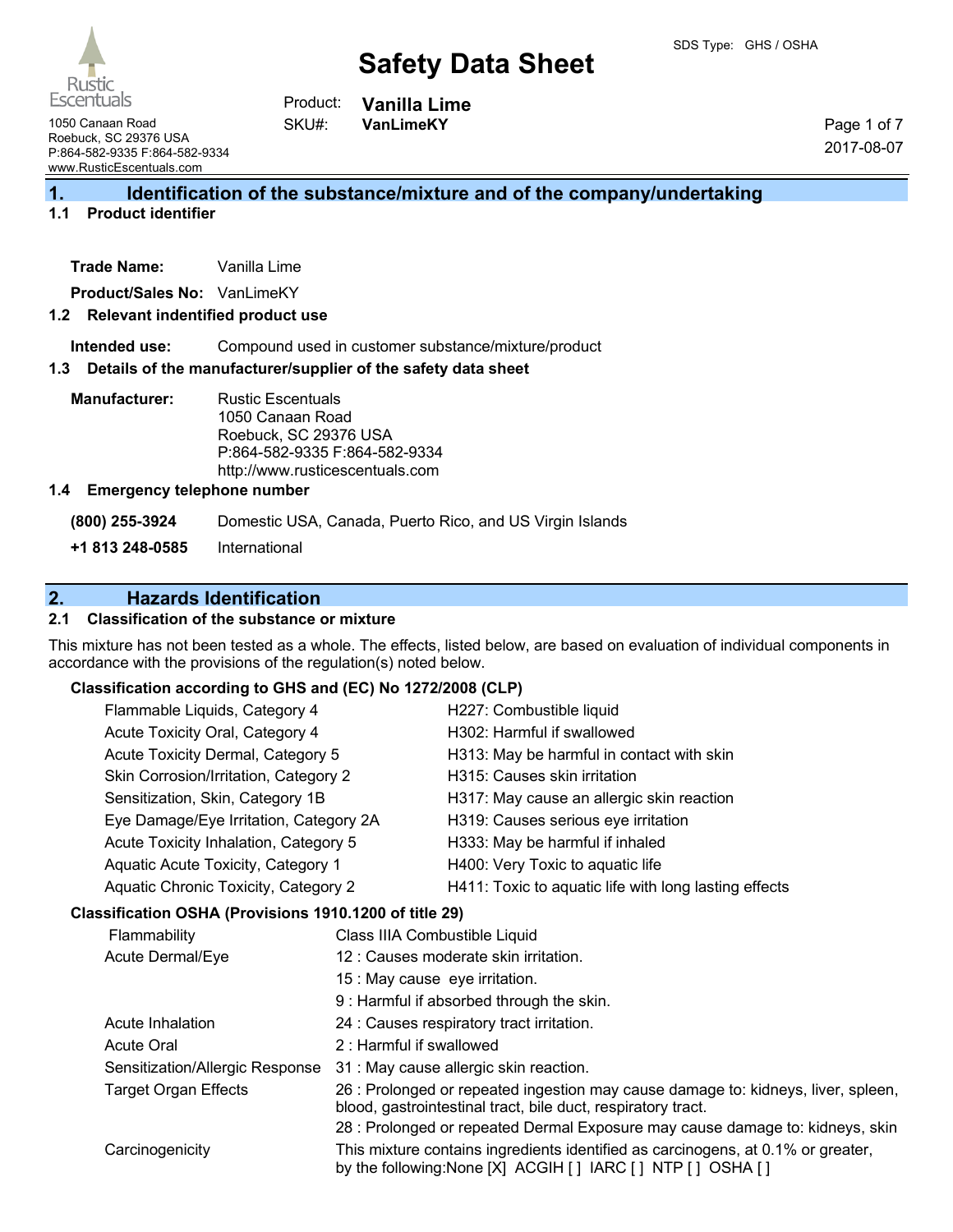Page 2 of 7 2017-08-07



**Vanilla Lime**

Rustic **Escentuals** 

1050 Canaan Road **VanLimeKY** Roebuck, SC 29376 USA P:864-582-9335 F:864-582-9334 www.RusticEscentuals.com

#### **2.2 Label elements**

# **Labelling (REGULATION (EC) No 1272/2008)**

## **Hazard pictograms**



#### **Signal Word: Warning**

#### **Hazard statments**

| H227 | Combustible liquid                              |
|------|-------------------------------------------------|
| H302 | Harmful if swallowed                            |
| H313 | May be harmful in contact with skin             |
| H315 | Causes skin irritation                          |
| H317 | May cause an allergic skin reaction             |
| H319 | Causes serious eye irritation                   |
| H333 | May be harmful if inhaled                       |
| H400 | Very Toxic to aquatic life                      |
| H411 | Toxic to aquatic life with long lasting effects |

Product: SKU#:

## **Precautionary Statements**

#### **Prevention:**

| Keep cool                                                             |
|-----------------------------------------------------------------------|
| Wash hands thoroughly after handling                                  |
| Do not eat, drink or smoke when using this product                    |
| Contaminated work clothing should not be allowed out of the workplace |
| Avoid release to the environment                                      |
|                                                                       |

#### **Response:**

| .                  |                                                                                                                                       |
|--------------------|---------------------------------------------------------------------------------------------------------------------------------------|
| P301 + P312 + P330 | IF SWALLOWED: Call a POISON CENTER or doctor/physician if you feel unwell Rinse<br>mouth                                              |
| P302 + P352        | IF ON SKIN: Wash with soap and water                                                                                                  |
| $P304 + P312$      | IF INHALED: Call a POISON CENTER or doctor/physician if you feel unwell                                                               |
| P305 + P351 + P338 | IF IN EYES: Rinse cautiously with water for several minutes Remove contact lenses if<br>present and easy to do. continue rinsing      |
| P333 + P313        | If skin irritation or a rash occurs: Get medical advice/attention                                                                     |
| P337 + P313        | If eye irritation persists: Get medical advice/attention                                                                              |
| P362               | Take off contaminated clothing and wash before reuse                                                                                  |
| P363               | Wash contaminated clothing before reuse                                                                                               |
| P370 + P378        | In case of fire: Use Carbon dioxide (CO2), Dry chemical, or Foam for extinction. Do not use<br>a direct water jet on burning material |
| P391               | <b>Collect Spillage</b>                                                                                                               |

#### **2.3 Other Hazards**

#### **no data available**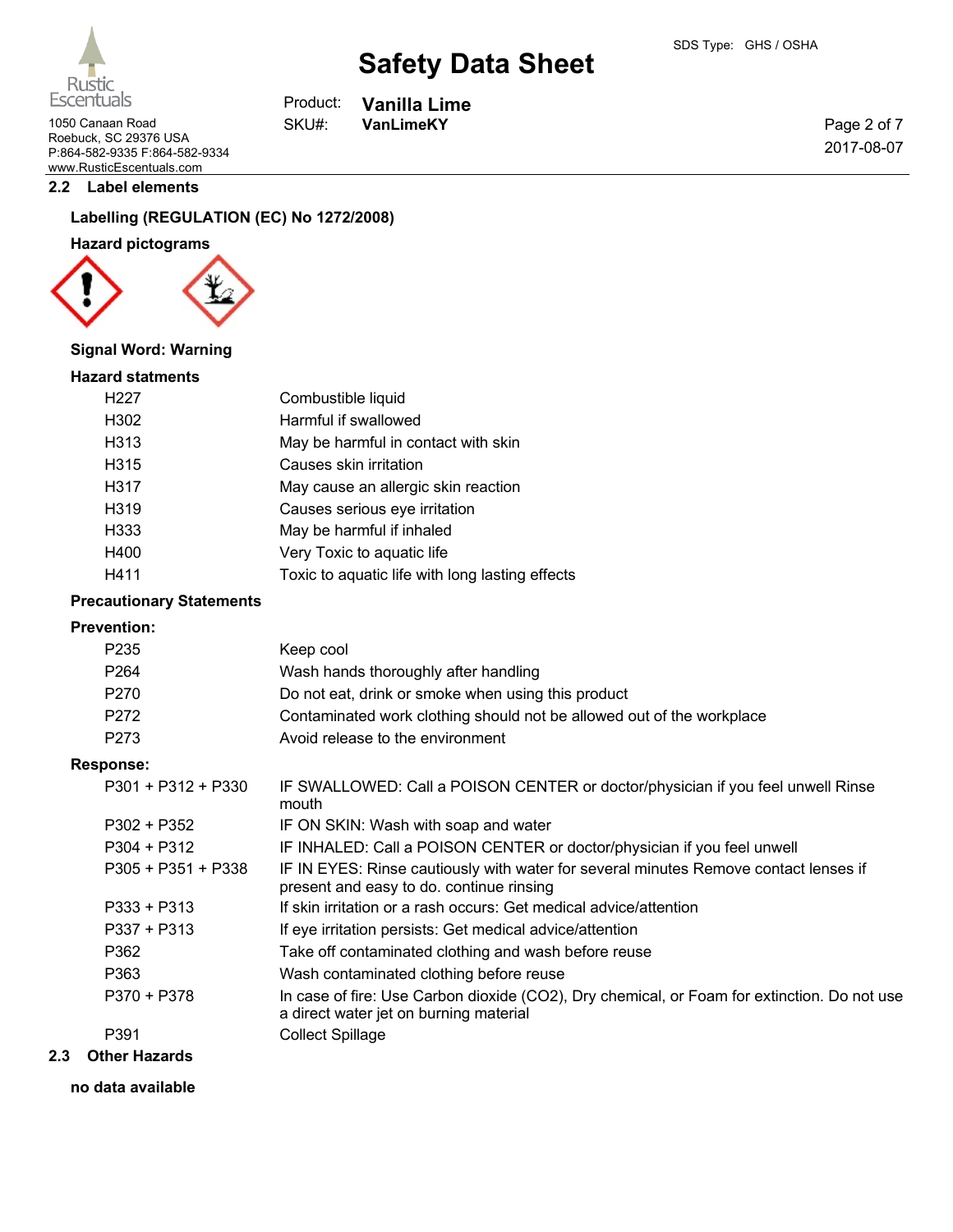# **Safety Data Sheet**

1050 Canaan Road **VanLimeKY** SKU#: VanLimeKY Roebuck, SC 29376 USA P:864-582-9335 F:864-582-9334 www.RusticEscentuals.com

**Vanilla Lime** Product: SKU#:

Page 3 of 7 2017-08-07

**3. Composition/Information on Ingredients**

#### **3.1 Mixtures**

This product is a complex mixture of ingredients, which contains among others the following substance(s), presenting a health or environmental hazard within the meaning of the UN Globally Harmonized System of Classification and Labeling of Chemicals (GHS):

| CAS#<br>Ingredient                                       | EC#                                  | Conc.<br>Range | <b>GHS Classification</b>                                     | <b>OSHA Classification</b> |
|----------------------------------------------------------|--------------------------------------|----------------|---------------------------------------------------------------|----------------------------|
| 120-51-4                                                 | 204-402-9                            | 70 - 80 %      | H302; H313; H400; H411                                        | 28, 3                      |
| <b>Benzyl Benzoate</b>                                   |                                      |                |                                                               |                            |
| 121-32-4                                                 | 204-464-7                            | $2 - 5%$       | H303; H320; H402                                              |                            |
| Ethyl vanillin                                           |                                      |                |                                                               |                            |
| 121-33-5                                                 | 204-465-2                            | $2 - 5%$       | H303; H319                                                    | 31                         |
| Vanillin                                                 |                                      |                |                                                               |                            |
| 8000-41-7                                                | 232-268-1                            | $2 - 5%$       | H227; H303; H315; H319; H402                                  | 11, 15, 24                 |
| <b>Terpineol</b>                                         |                                      |                |                                                               |                            |
| 8008-57-9                                                | 232-433-8                            | $2 - 5%$       | H226; H304; H315; H400; H410                                  | 12, 3, 31                  |
|                                                          | Citrus aurantium dulcis (Orange) oil |                |                                                               |                            |
| 8008-26-2                                                | 290-010-3                            | $1 - 2%$       | H226; H304; H315; H317; H319; H401;                           | 12, 3, 31                  |
|                                                          | Citrus aurantifolia (Lime) oil       |                | H411                                                          |                            |
| 115-95-7                                                 | 204-116-4                            | $1 - 2%$       | H227; H315; H319; H402                                        |                            |
| Linalyl acetate                                          |                                      |                |                                                               |                            |
| 5392-40-5                                                | 226-394-6                            | $1 - 2%$       | H313; H315; H317; H319; H401                                  | 26                         |
| Citral                                                   |                                      |                |                                                               |                            |
| 4940-11-8                                                | 225-582-5                            | $1 - 2%$       | H302                                                          | $\overline{2}$             |
| Ethyl maltol                                             |                                      |                |                                                               |                            |
| $94 - 86 - 0$                                            | 202-370-0                            | $1 - 2%$       | H303                                                          |                            |
| Propenylguaethol                                         |                                      |                |                                                               |                            |
| $91 - 64 - 5$                                            | 202-086-7                            | $1 - 2%$       | H302; H317; H402                                              | 12, 15, 2, 26, 31, 9       |
| Coumarin                                                 |                                      |                |                                                               |                            |
| 586-62-9                                                 | 209-578-0                            | $0.1 - 1.0 %$  | H227; H303; H304; H316; H317; H400;                           |                            |
| Terpinolene                                              |                                      |                | H401; H410                                                    |                            |
| 78-70-6                                                  | 201-134-4                            | $0.1 - 1.0 %$  | H227; H303; H315; H317; H319; H402                            | 12, 26                     |
| Linalool                                                 |                                      |                |                                                               |                            |
| $80 - 54 - 6$                                            | 201-289-8                            | $0.1 - 1.0 %$  | H227; H302; H315; H317; H361; H401; 11, 15, 26, 28, 3, 31, 39 |                            |
| H411<br><b>Butylphenyl Methylpropional</b>               |                                      |                |                                                               |                            |
| See Section 16 for full text of GHS classification codes |                                      |                |                                                               |                            |

Total Hydrocarbon Content (%  $w/w$ ) = 4.44

## **4. First Aid Measures**

#### **4.1 Description of first aid measures**

**Inhalation:** Remove from exposure site to fresh air and keep at rest.

Obtain medical advice. **Eye Exposure:** Flush immediately with water for at least 15 minutes. Contact physician if symptoms persist.

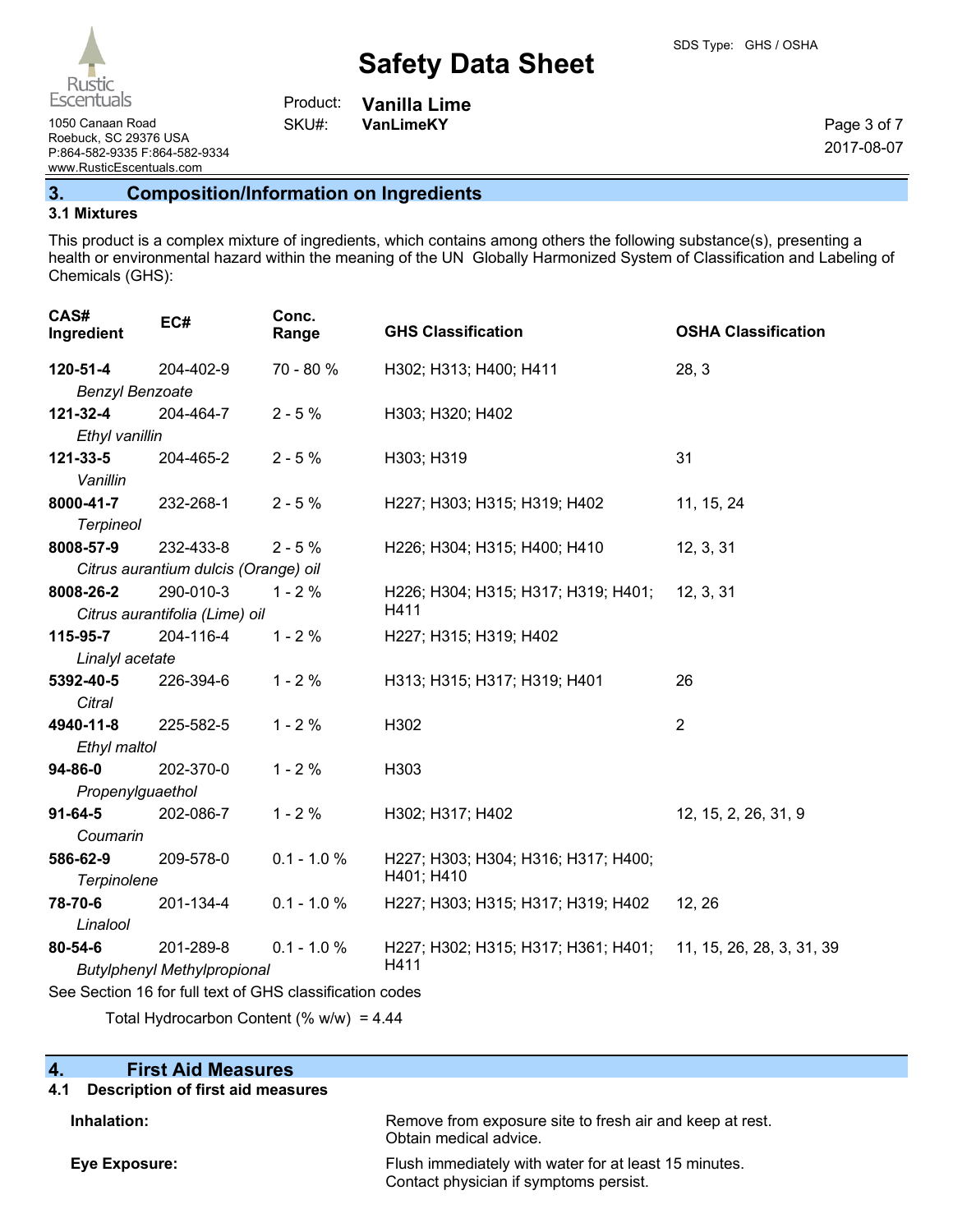

| $\sqrt{2}$<br><b>Escentuals</b>                                                                        | Product: | <b>Vanilla Lime</b>                                                                                           |                           |
|--------------------------------------------------------------------------------------------------------|----------|---------------------------------------------------------------------------------------------------------------|---------------------------|
| 1050 Canaan Road<br>Roebuck, SC 29376 USA<br>P:864-582-9335 F:864-582-9334<br>www.RusticEscentuals.com | SKU#:    | VanLimeKY                                                                                                     | Page 4 of 7<br>2017-08-07 |
| <b>Skin Exposure:</b>                                                                                  |          | Remove contaminated clothes. Wash thoroughly with water (and soap).<br>Contact physician if symptoms persist. |                           |
| Ingestion:                                                                                             |          | Rinse mouth with water and obtain medical advice.                                                             |                           |
| Most important symptoms and effects, both acute and delayed<br>4.2                                     |          |                                                                                                               |                           |
| Symptoms:                                                                                              |          | no data available                                                                                             |                           |
| <b>Risks:</b>                                                                                          |          | Refer to Section 2.2 "Hazard Statements"                                                                      |                           |
| 4.3                                                                                                    |          | Indication of any immediate medical attention and special treatment needed                                    |                           |
| Treatment:                                                                                             |          | Refer to Section 2.2 "Response"                                                                               |                           |
| 5.<br><b>Fire-Fighting measures</b>                                                                    |          |                                                                                                               |                           |
| <b>Extinguishing media</b><br>5.1                                                                      |          |                                                                                                               |                           |
| Suitable:                                                                                              |          | Carbon dioxide (CO2), Dry chemical, Foam                                                                      |                           |
| Unsuitable                                                                                             |          | Do not use a direct water jet on burning material                                                             |                           |
| Special hazards arising from the substance or mixture<br>5.2                                           |          |                                                                                                               |                           |
| <b>During fire fighting:</b><br><b>Advice for firefighters</b><br>5.3                                  |          | Water may be ineffective                                                                                      |                           |
| <b>Further information:</b>                                                                            |          | Standard procedure for chemical fires                                                                         |                           |

## **6. Accidental Release Measures**

#### **6.1 Personal precautions, protective equipment and emergency procedures**

Avoid inhalation and contact with skin and eyes. A self-contained breathing apparatus is recommended in case of a major spill.

#### **6.2 Environmental precautions**

Keep away from drains, soil, and surface and groundwater.

### **6.3 Methods and materials for containment and cleaning up**

Clean up spillage promptly. Remove ignition sources. Provide adequate ventilation. Avoid excessive inhalation of vapors. Gross spillages should be contained by use of sand or inert powder and disposed of according to the local regulations.

## **6.4 Reference to other sections**

Not Applicable

# **7. Handling and Storage**

#### **7.1 Precautions for safe handling**

Apply according to good manufacturing and industrial hygiene practices with proper ventilation. Do not drink, eat or smoke while handling. Respect good personal hygiene.

## **7.2 Conditions for safe storage, including any incompatibilities**

Store in a cool, dry and ventilated area away from heat sources and protected from light in tightly closed original container. Avoid plastic and uncoated metal container. Keep air contact to a minimum.

# **7.3 Specific end uses**

No information available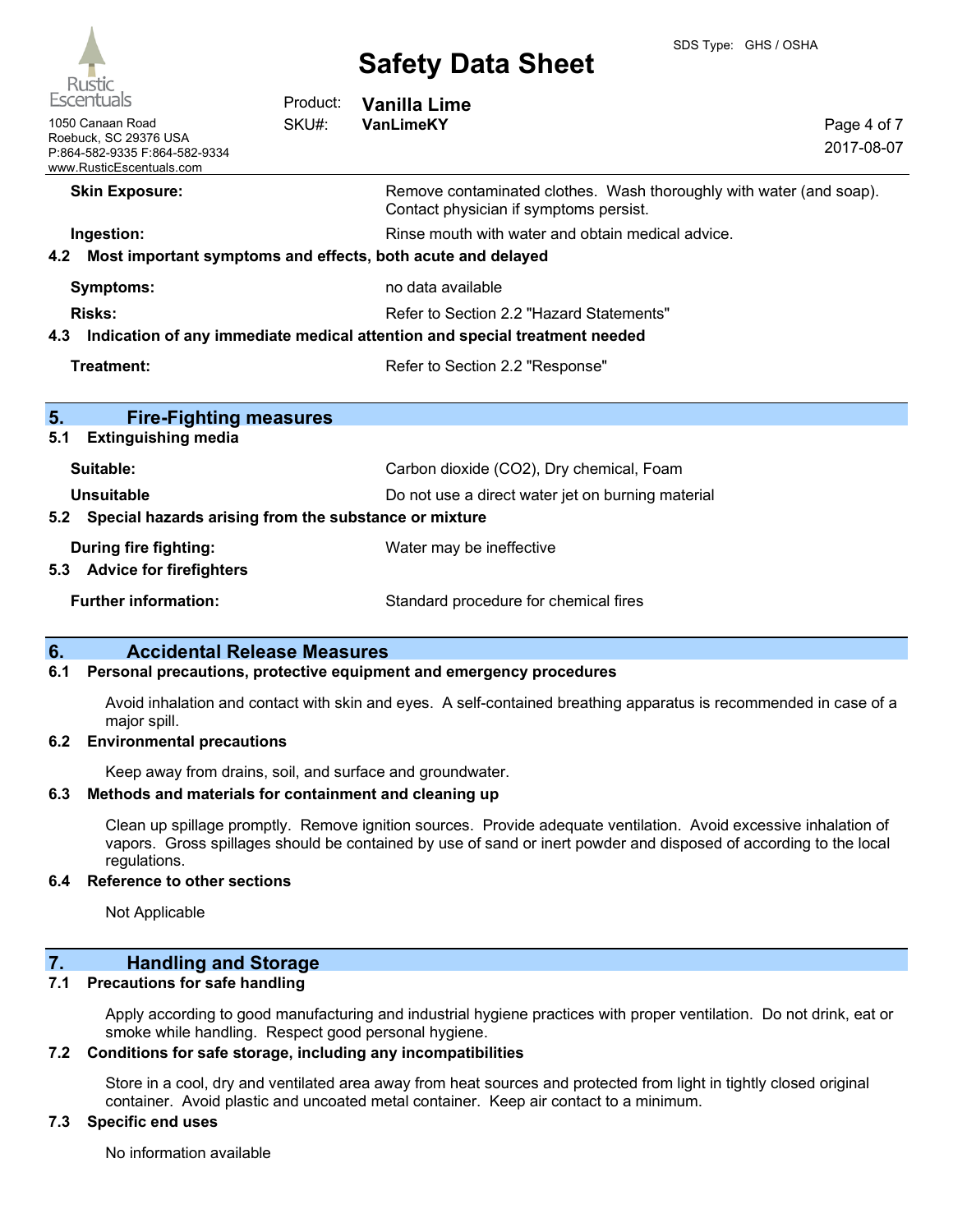**Vanilla Lime**

Page 5 of 7 2017-08-07

1050 Canaan Road **VanLimeKY** Roebuck, SC 29376 USA P:864-582-9335 F:864-582-9334 www.RusticEscentuals.com

# **8. Exposure Controls/Personal Protection**

Product: SKU#:

## **8.1 Control parameters**

| <b>Exposure Limits:</b>                               | Contains no substances with occupational exposure limit values                                                                           |  |
|-------------------------------------------------------|------------------------------------------------------------------------------------------------------------------------------------------|--|
| <b>Engineering Controls:</b>                          | Use local exhaust as needed.                                                                                                             |  |
| 8.2 Exposure controls - Personal protective equipment |                                                                                                                                          |  |
| Eye protection:                                       | Tightly sealed goggles, face shield, or safety glasses with brow guards and side shields, etc.<br>as may be appropriate for the exposure |  |
| <b>Respiratory protection:</b>                        | Avoid excessive inhalation of concentrated vapors. Apply local ventilation where appropriate.                                            |  |
| <b>Skin protection:</b>                               | Avoid Skin contact. Use chemically resistant gloves as needed.                                                                           |  |
|                                                       |                                                                                                                                          |  |

# **9. Physical and Chemical Properties**

# **9.1 Information on basic physical and chemical properties**

| Appearance:                  | Conforms to Standard     |
|------------------------------|--------------------------|
| Odor:                        | Conforms to Standard     |
| Color:                       | Colorless to Pale Yellow |
| Viscosity:                   | Liquid                   |
| <b>Freezing Point:</b>       | Not determined           |
| <b>Boiling Point:</b>        | Not determined           |
| <b>Melting Point:</b>        | Not determined           |
| <b>Flashpoint (CCCFP):</b>   | 188 F (86.67 C)          |
| <b>Auto flammability:</b>    | Not determined           |
| <b>Explosive Properties:</b> | None Expected            |
| <b>Oxidizing properties:</b> | None Expected            |
| Vapor Pressure (mmHg@20 C):  | 0.0551                   |
| %VOC:                        | 5.585                    |
| Specific Gravity @ 25 C:     | 1.0870                   |
| Density @ 25 C:              | 1.0840                   |
| Refractive Index @ 20 C:     | 1.5525                   |
| Soluble in:                  | Oil                      |

# **10. Stability and Reactivity**

| 10.1 Reactivity                         | None                                               |
|-----------------------------------------|----------------------------------------------------|
| <b>10.2 Chemical stability</b>          | Stable                                             |
| 10.3 Possibility of hazardous reactions | None known                                         |
| <b>10.4 Conditions to avoid</b>         | None known                                         |
| 10.5 Incompatible materials             | Strong oxidizing agents, strong acids, and alkalis |
| 10.6 Hazardous decomposition products   | None known                                         |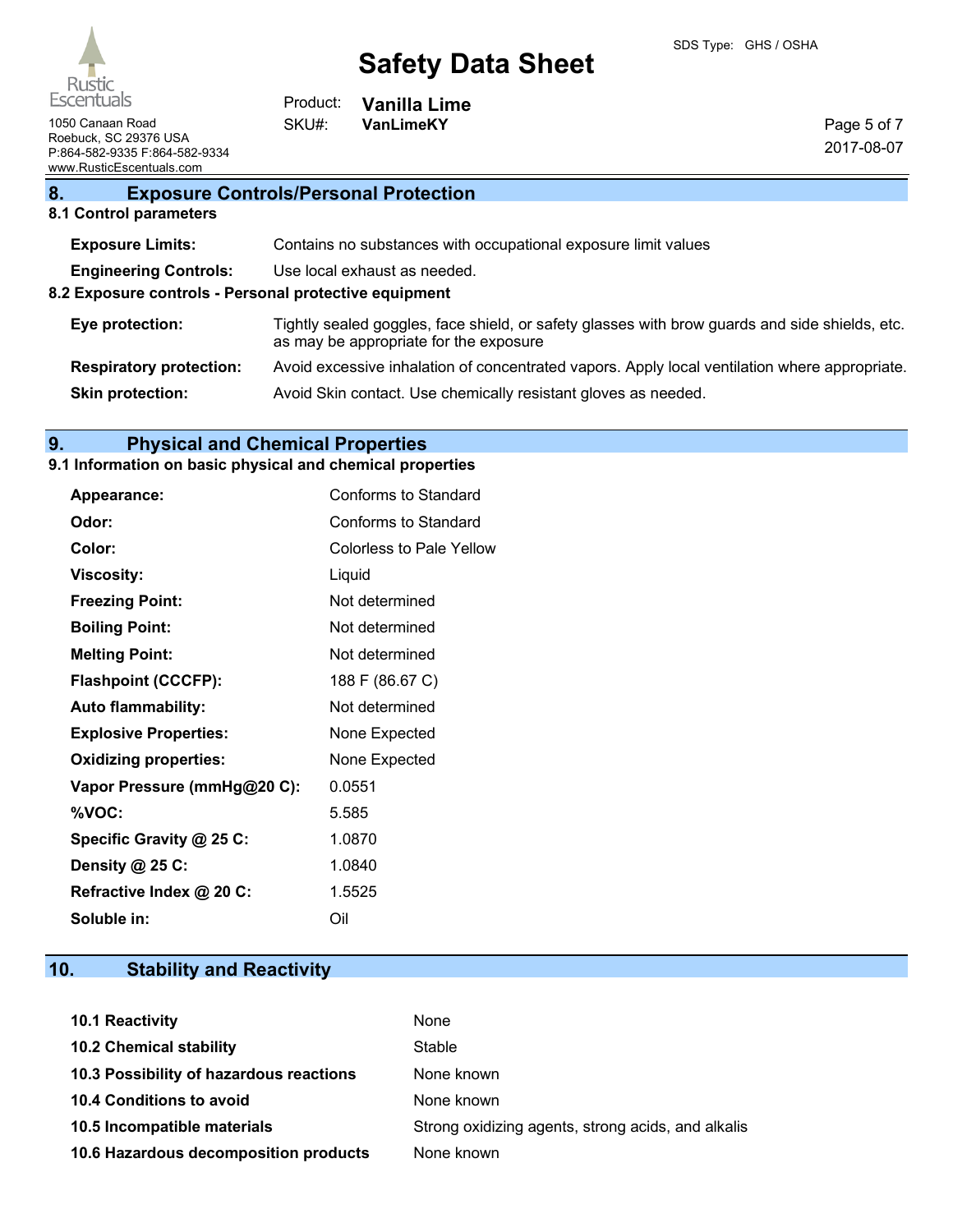

**12.1 Toxicity**

# **Safety Data Sheet**

Page 6 of 7 2017-08-07

1050 Canaan Road **VanLimeKY** SKU#: VanLimeKY Roebuck, SC 29376 USA P:864-582-9335 F:864-582-9334 www.RusticEscentuals.com

**11. Toxicological Information**

## **11.1 Toxicological Effects**

Acute Toxicity Estimates (ATEs) based on the individual Ingredient Toxicity Data utilizing the "Additivity Formula"

**Vanilla Lime**

Product: SKU#:

| Acute toxicity - Oral - (Rat) mg/kg                | (LD50: 1,687.50) Harmful if swallowed                    |
|----------------------------------------------------|----------------------------------------------------------|
| Acute toxicity - Dermal - (Rabbit) mg/kg           | (LD50: 3,507.12) May be harmful in contact with skin     |
| Acute toxicity - Inhalation - (Rat) mg/L/4hr       | (LC50: 129.52) May be harmful if inhaled                 |
| <b>Skin corrosion / irritation</b>                 | Causes skin irritation                                   |
| Serious eye damage / irritation                    | Causes serious eye irritation                            |
| <b>Respiratory sensitization</b>                   | Not classified - the classification criteria are not met |
| <b>Skin sensitization</b>                          | May cause an allergic skin reaction                      |
| <b>Germ cell mutagenicity</b>                      | Not classified - the classification criteria are not met |
| Carcinogenicity                                    | Not classified - the classification criteria are not met |
| <b>Reproductive toxicity</b>                       | Not classified - the classification criteria are not met |
| Specific target organ toxicity - single exposure   | Not classified - the classification criteria are not met |
| Specific target organ toxicity - repeated exposure | Not classified - the classification criteria are not met |
| <b>Aspiration hazard</b>                           | Not classified - the classification criteria are not met |

# **12. Ecological Information**

| <b>Acute acquatic toxicity</b>     | Very Toxic to aquatic life                      |
|------------------------------------|-------------------------------------------------|
| <b>Chronic acquatic toxicity</b>   | Toxic to aquatic life with long lasting effects |
| <b>Toxicity Data on soil</b>       | no data available                               |
| <b>Toxicity on other organisms</b> | no data available                               |
|                                    |                                                 |
| 12.2 Persistence and degradability | no data available                               |
| 12.3 Bioaccumulative potential     | no data available                               |
| 12.4 Mobility in soil              | no data available                               |
| 12.5 Other adverse effects         | no data available                               |
|                                    |                                                 |

# **13. Disposal Conditions**

#### **13.1 Waste treatment methods**

Do not allow product to reach sewage systems. Dispose of in accordance with all local and national regulations. Send to a licensed waste management company.The product should not be allowed to enter drains, water courses or the soil. Do not contaminate ponds, waterways or ditches with chemical or used container.

# **14. Transport Information**